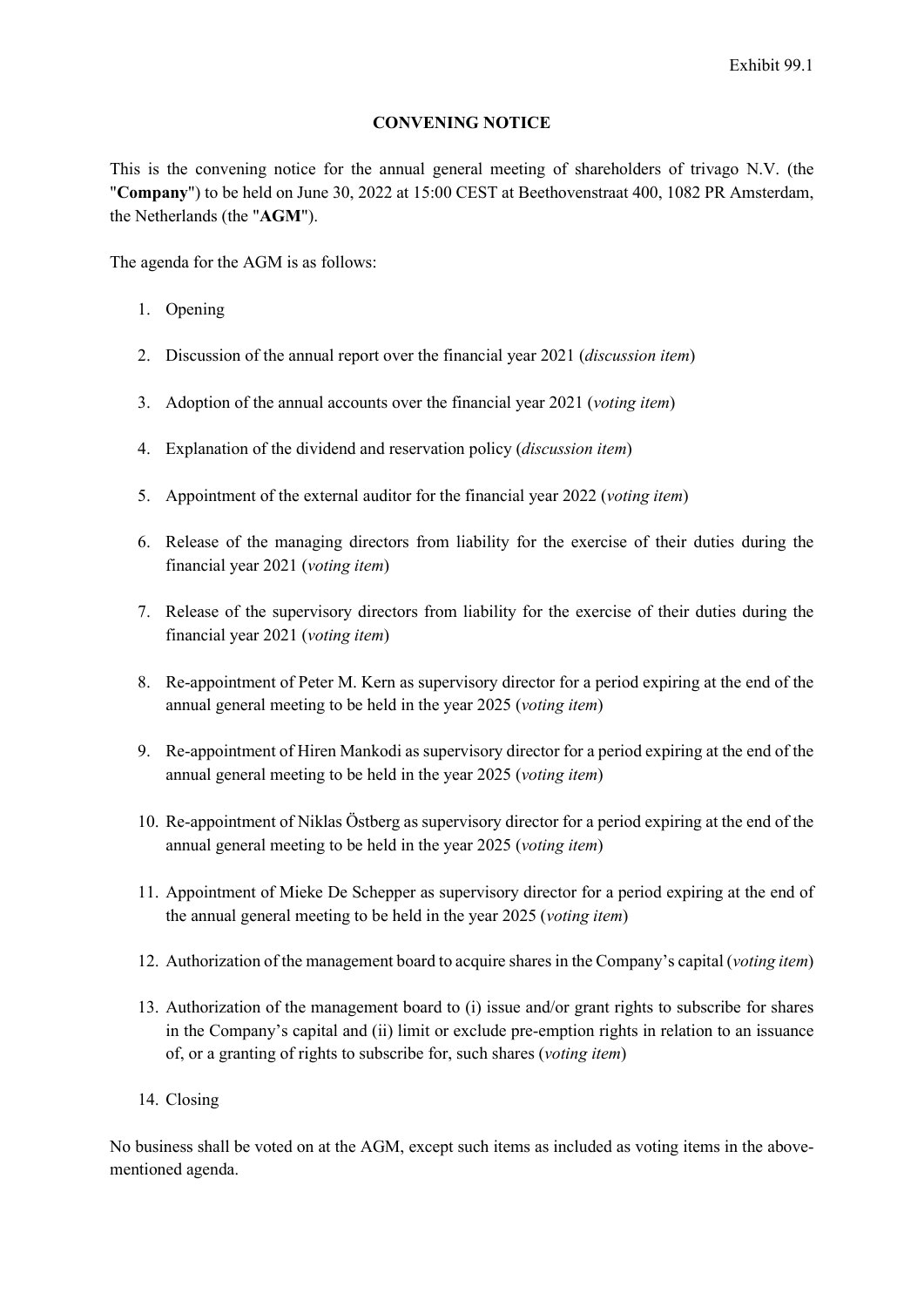The registration date for the AGM is June 2, 2022 (the "**Registration Date**"). Those who are shareholders of the Company, or who otherwise have voting rights and/or meeting rights with respect to shares in the Company's capital, on the Registration Date and who are recorded as such in the Company's shareholders' register or in the register maintained by the Company's U.S. transfer agent may attend and, if relevant, vote at the AGM (the "**Persons with Meeting Rights**").

Persons with Meeting Rights who wish to attend the AGM, in person or represented by proxy, must notify the Company in writing of their identity and intention to attend the AGM. This notice must be received by the Company ultimately on June 25, 2022. Persons with Meeting Rights who have not complied with this requirement may be refused entry to the AGM. Persons with Meeting Rights may have themselves represented at the AGM through the use of a written or electronically recorded proxy. Proxyholders should present a copy of their proxies upon entry to the AGM, failing which the proxyholder concerned may be refused entry to the AGM. A proxy form can be downloaded from the Company's website (http://www.trivago.com).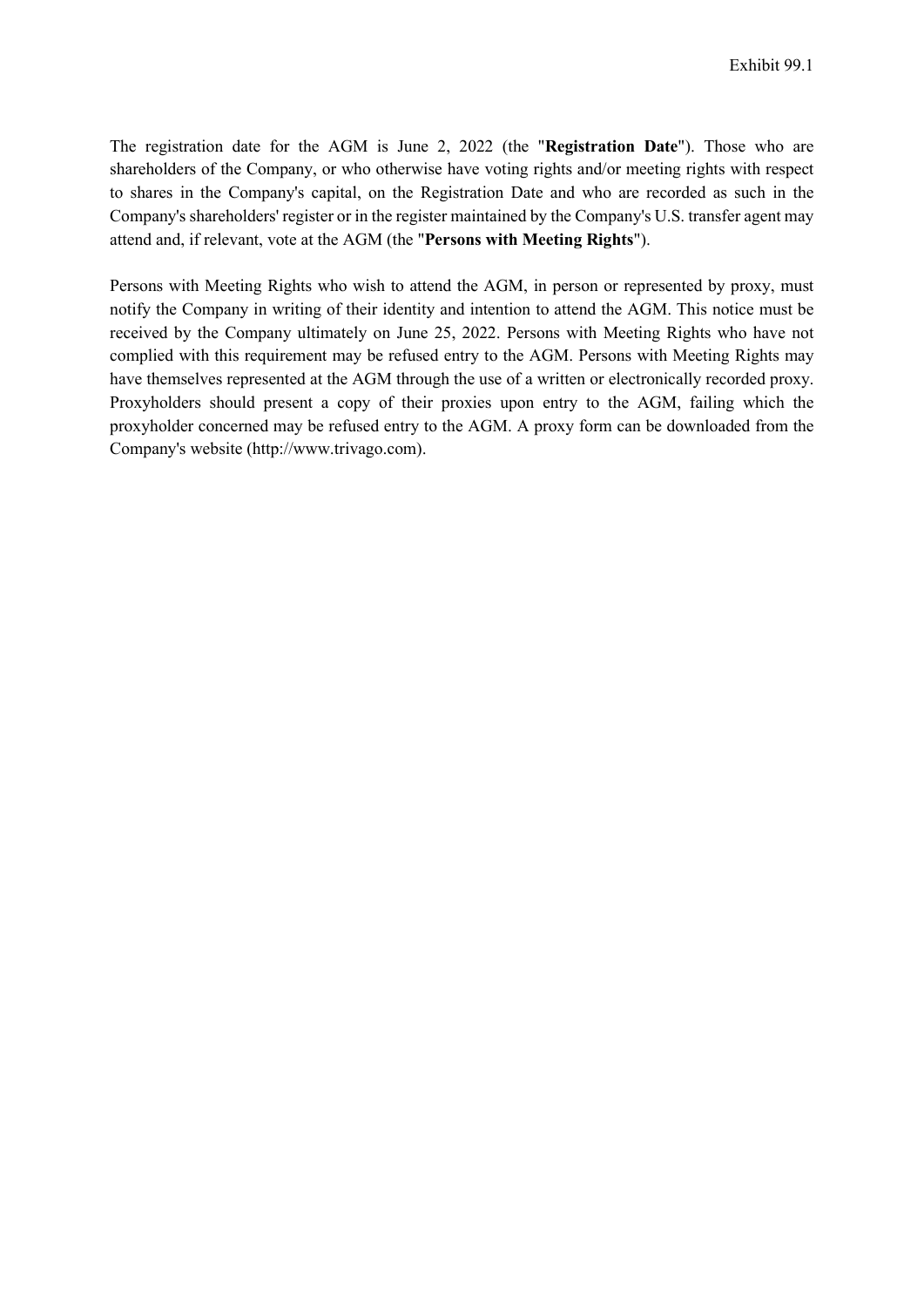#### **EXPLANATORY NOTES TO THE AGENDA**

#### **[2.](#page-0-0) Discussion of the annual report over the financial year 2021 (***discussion item***)**

The Company's annual report over the financial year 2021 has been made available on the Company's website (http://www.trivago.com) and at the Company's office address.

#### **[3.](#page-0-1) Adoption of the annual accounts over the financial year 2021 (***voting item***)**

The Company's annual accounts over the financial year 2021 have been made available on the Company's website (http://ir.trivago.com) and at the Company's office address. It is proposed that these annual accounts be adopted.

#### **[4.](#page-0-2) Explanation of the dividend and reservation policy (***discussion item***)**

The Company has formulated a dividend and reservation policy consistent with its current strategy. The Company's policy in this respect is not to distribute any profits in the near future and to add any such profits to the Company's reserves for purposes such as funding the development and expansion of the Company's business, making future investments, financing capital expenditures and enhancing the Company's liquidity position. If and when the Company does intend to distribute a dividend, such dividend may be distributed in the form of cash only or shares only, through a combination of the foregoing (cash and shares) or through a choice dividend (cash or shares), in each case subject to applicable law.

#### **[5.](#page-0-3) Appointment of the external auditor for the financial year 2022 (***voting item***)**

It is proposed that Ernst & Young Accountants LLP ("**EY**") be appointed and instructed to audit the Company's annual report and annual accounts for the financial year 2022. This proposal is based on the positive outcome of a thorough selection procedure performed by the Company and the supervisory board's approval of the terms of engagement proposed by EY for these services (including the scope of the audit, the materiality to be used and compensation for the audit). The main conclusion of the selection procedure is that, because of the importance of continuity of the audit activities, it is desirable to extend EY's current engagement as the Company's external auditor.

### **[6.](#page-0-4) Release of the managing directors from liability for the exercise of their duties during the financial year 2021 (***voting item***)**

It is proposed that the Company's managing directors be released from liability for the exercise of their duties during the financial year 2021. The scope of this release from liability extends to the exercise of their respective duties insofar as these are reflected in the Company's annual report or annual accounts over the financial year 2021.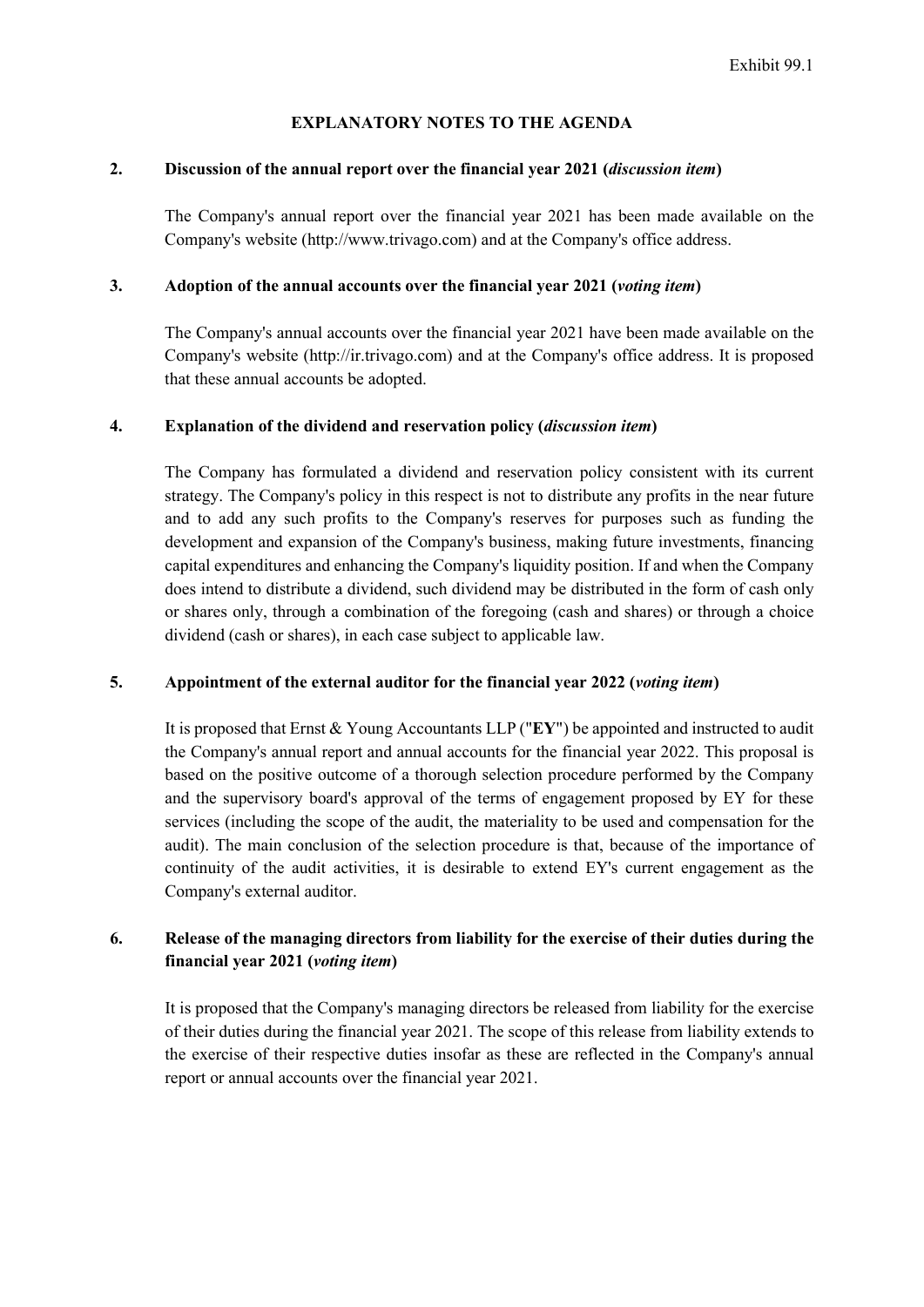### **[7.](#page-0-5) Release of the supervisory directors from liability for the exercise of their duties during the financial year 2021 (***voting item***)**

It is proposed that the Company's supervisory directors be released from liability for the exercise of their duties during the financial year 2021. The scope of this release from liability extends to the exercise of their respective duties insofar as these are reflected in the Company's annual report or annual accounts over the financial year 2021.

### **8. Re-appointment of Peter M. Kern as supervisory director for a period expiring at the end of the annual general meeting to be held in the year 2025 (***voting item***)**

The Company's supervisory board has made a binding nomination to re-appoint Peter M. Kern as supervisory director of the Company for a period expiring at the end of the annual general meeting to be held in the year 2025.

Peter M. Kern (54) has been a director of Expedia Group since completion of the IAC/Expedia Group spin-off, has served as Vice Chairman of Expedia Group since June 2018, and has served as Chief Executive Officer of Expedia Group since April 2020. Mr. Kern served on the board of directors of Tribune Media Company from October 2016 through the completion of Tribune Media's merger with Nextstar Media Group, Inc. in September 2019, and served as Tribune Media's Chief Executive Officer from March 2017 through September 2019. Mr. Kern is a Managing Partner of InterMedia Partners VII, LP, a private equity firm. Prior to joining InterMedia, Mr. Kern was Senior Managing Director and Principal of Alpine Capital LLC. Prior to Alpine Capital, Mr. Kern founded Gemini Associates in 1996 and served as President from its inception through its merger with Alpine Capital in 2001. Prior to founding Gemini Associates, Mr. Kern was at the Home Shopping Network and Whittle Communications. In addition to serving as the Chairman of the Supervisory Board of trivago N.V., Mr. Kern also currently serves as Chairman of the board of directors of Hemisphere Media Group, Inc., a publicly-traded Spanish-language media company and on the boards of several private companies. Mr. Kern holds a B.S. degree from the Wharton School at the University of Pennsylvania.

Mr. Kern holds 53,949 shares in the Company's share capital.

Mr. Kern has been nominated for his experience, background and skills, and in order to improve continuity on the Company's supervisory board.

## **9. Re-appointment of Hiren Mankodi as supervisory director for a period expiring at the end of the annual general meeting to be held in the year 2025 (***voting item***)**

The Company's supervisory board has made a binding nomination to re-appoint Hiren Mankodi as supervisory director of the Company for a period expiring at the end of the annual general meeting to be held in the year 2025.

Hiren Mankodi (48) currently serves as Managing Director for Charlesbank Capital Partners, leading the firm's technology investing efforts. Previously he was a co-founding partner at Pamplona TMT, a private equity firm focusing on the technology, media and telecom private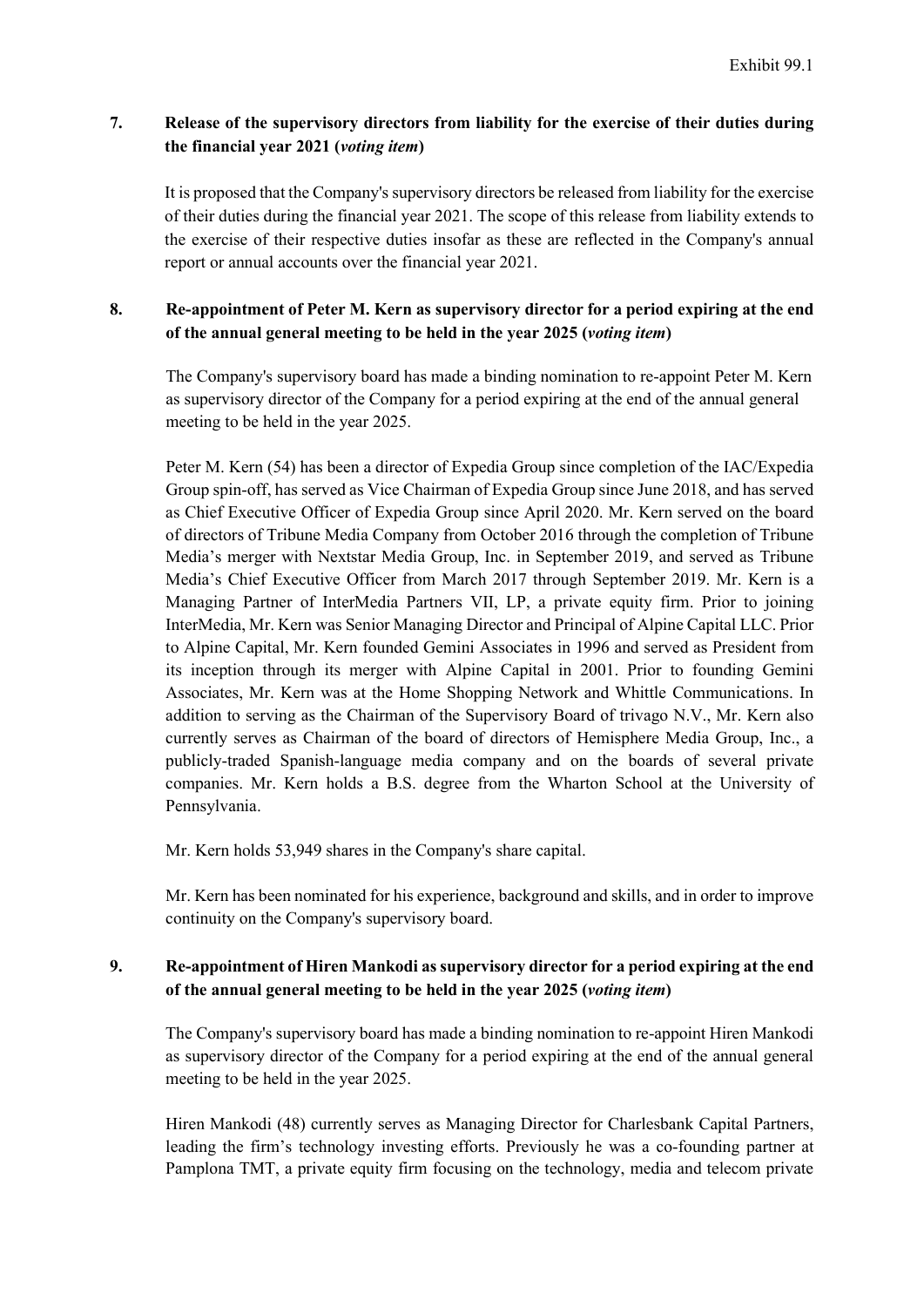equity sector. Prior to that, he was a Managing Director at Audax Private Equity where he led the firm's technology investing efforts. He has over 20 years of private equity and venture capital investing experience, including investments in the enterprise software, infrastructure software, digital media, healthcare IT, technology-enabled services, and industrial technology sectors.

Mr. Mankodi does not hold any shares in the Company's share capital.

Mr. Mankodi has been nominated for his experience, background and skills, and in order to improve continuity on the Company's supervisory board.

## **10. Re-appointment of Niklas Östberg as supervisory director for a period expiring at the end of the annual general meeting to be held in the year 2025 (***voting item***)**

The Company's supervisory board has made a binding nomination to re-appoint Niklas Östberg as supervisory director of the Company for a period expiring at the end of the annual general meeting to be held in the year 2025.

Niklas Östberg (42) is the co-founder of Delivery Hero SE and has served as its Chief Executive Officer since May 2011. He also served as director of the board until its public offering in July 2017. Prior to this, Mr. Östberg was co-founder and chairman of the board of Online Pizza Norden AB from 2008 and May 2011. Mr. Östberg holds a Master's degree from the Royal Institute of Technology in Stockholm, Sweden.

Mr. Östberg does not hold any shares in the Company's share capital.

Mr. Östberg has been nominated for his experience, background and skills, and in order to improve continuity on the Company's supervisory board.

## **11. Appointment of Mieke De Schepper as supervisory director for a period expiring at the end of the annual general meeting to be held in the year 2025 (***voting item***)**

The Company's supervisory board has made a binding nomination to appoint Mieke De Schepper as supervisory director of the Company for a period expiring at the end of the annual general meeting to be held in the year 2025.

Mieke De Schepper (46) currently serves as Chief Commercial Officer of Trustpilot. She previously served as Executive Vice President, Online Travel and Managing Director Asia Pacific, Amadeus IT Group until April 2022. Before Amadeus, Mieke worked for Expedia Group, where she held the role of Senior Vice President and Chief Commercial Officer of Egencia and as Vice President of Expedia Group's Lodging Partner Solutions Asia Pacific. Prior to Expedia Group, she spent 10 years with Phillips Electronics having held various global, regional and local leadership roles in product, marketing and sales. She started her professional career with McKinsey. Mieke holds an MBA from INSEAD and an MSc in Industrial Design Engineering from the Delft University of Technology.

Ms. De Schepper does not hold any shares in the Company's share capital.